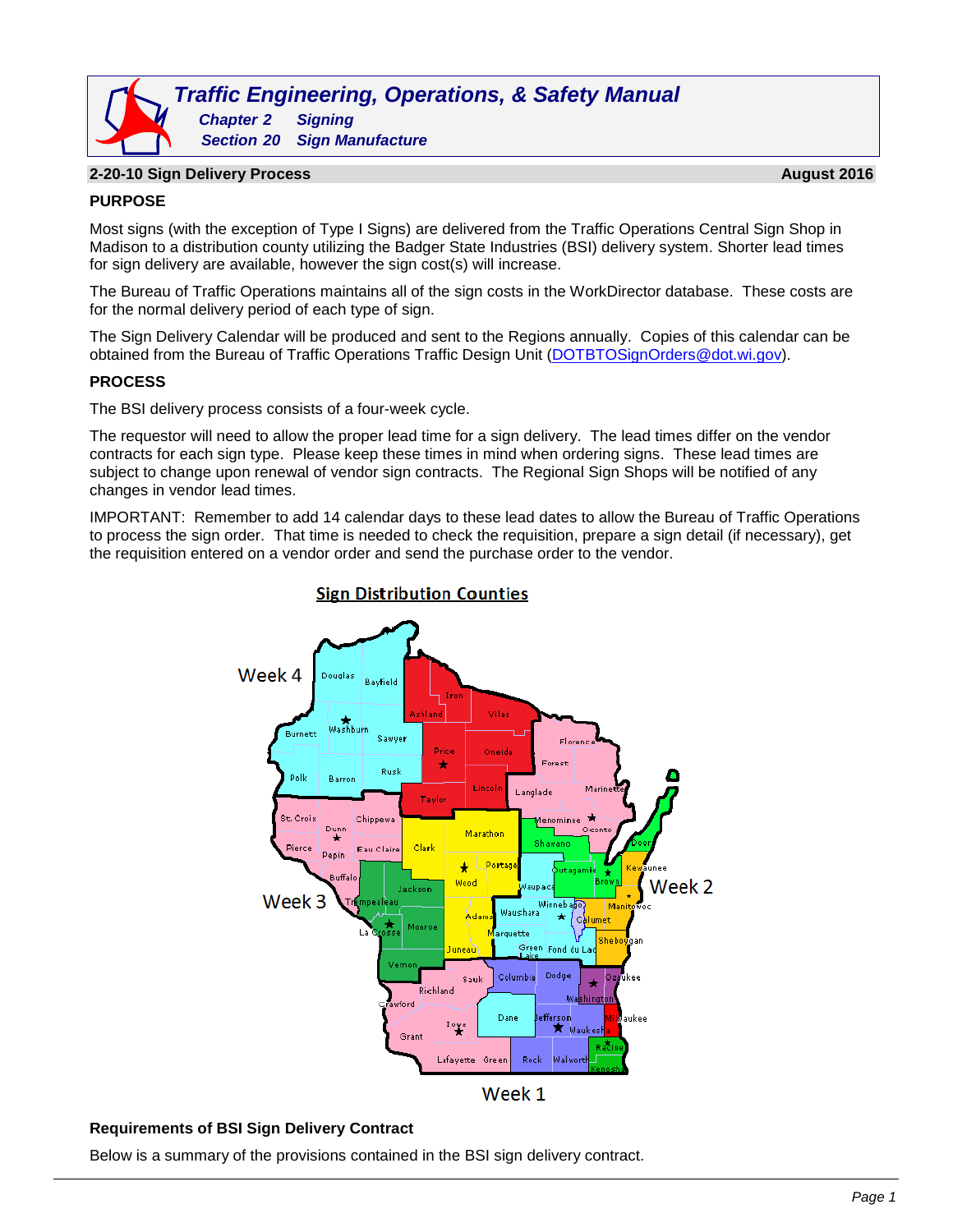- 1. Aluminum signs are normally banded together and secured on pallets.
- 2. Signs not on pallets are on red carts. Typical lengths of these signs are 8 to 10 feet but may be as long as 16 feet.
- 3. Each Sign Shop **shall** have an individual available to assist in the unloading procedure.
- 4. Deliveries will normally be made on Thursday of each week. Revisions to the delivery schedule by BSI must be approved by the Sign Distribution County BSI must notify the Distribution County of changes in the delivery schedule 48 hours prior to the delivery. In addition, the contacts at each Sign Shop **shall** be notified 48hours in advance by BSI as to the arrival time of each delivery.
- 5. For County contact information please contact [DOTBTOSignOrders@dot.wi.gov](mailto:DOTBTOSignOrders@dot.wi.gov)
- 6. BSI will also return signs from the county to the Central Office Sign Shop in Madison.
- 7. BSI will pick up and haul scrap aluminum signs from the counties.
- 8. BSI is responsible for damages to signs that are shipped and returned.

#### **2-20-15 Sign Evaluation Form for Regions July 2012**

#### **PURPOSE**

All roadway signs for the department are now manufactured by outside vendors. In an effort to consistently maintain the high quality of signs expected by the department, a procedure has been developed that will monitor the performance of vendors and track potential problem patterns. The intent of the procedure is for Bureau of Traffic Operations to have written documentation to discuss and resolve any problems with vendors.

This procedure has also been established to give the region sign shops guidance on the steps to take when faced with poor-quality signs from vendors.

#### **POLICY**

The attached form describes the procedure that the region sign shops *should* follow when poor quality signs have been delivered to them. This procedure on this attached form *should* be followed and the form filled out and attached to every sign returned for poor quality.

Not all "defects" noted on the form will necessitate the sign to be returned.

#### **SIGN EVALUATION FORM**

*Date\_\_\_\_\_\_\_\_\_\_*

| <b>Region #</b> |  |
|-----------------|--|
|-----------------|--|

*WorkDirector Requisition No.*

*Requisition Line No.*

*Instructions:* The Region Sign Shops should follow the procedure outlined on this form and fill out the following information when returning signs that have been manufactured poorly by a vendor. It is important to fill out this evaluation form for any defective signs received so that Central Office can monitor vendor performance and have written documentation to discuss problems with vendors.

- **Step 1:** Once the Region Sign Shop receives a poorly manufactured sign, they should notify the Central Sign Shop (608) 246-3270 of the problems either verbally or by email. Central Sign Shop will then inform appropriate vendor of the problem(s).
- *Step 2: Demountable Copy Signs:* Since demountable copy signs are shipped directly to the Region Sign Shops, any defective demountable copy signs will be picked up from the Region Sign Shop directly by the vendor. After the Region has contacted Central Sign Shop, in step 1, Central Sign Shop will contact the vendor and have them pick up the sign from the Region Sign Shop. The vendor, after receiving notice from Central Sign Shop, will have five (5) working days to pick up the sign from the Region Sign Shop, repair or replace the sign, and ship the sign back to the Region Sign Shop. The Region Sign Shop should attach a completed sign evaluation form with the returned sign and should also send a copy of the evaluation form to Central Sign Shop for record keeping.

*All Other Signs:* Since signs other than demountable copy signs are shipped to the Region Sign Shops via Badger State Industries (BSI), any defective signs will be sent back to Central Sign Shop at the Central Sign Shop via the BSI sign delivery truck. After the Region has contacted Central Sign Shop, in step 1, Central Sign Shop will contact the vendor and they will have five (5) working days to re-fabricate the sign and have it delivered to the